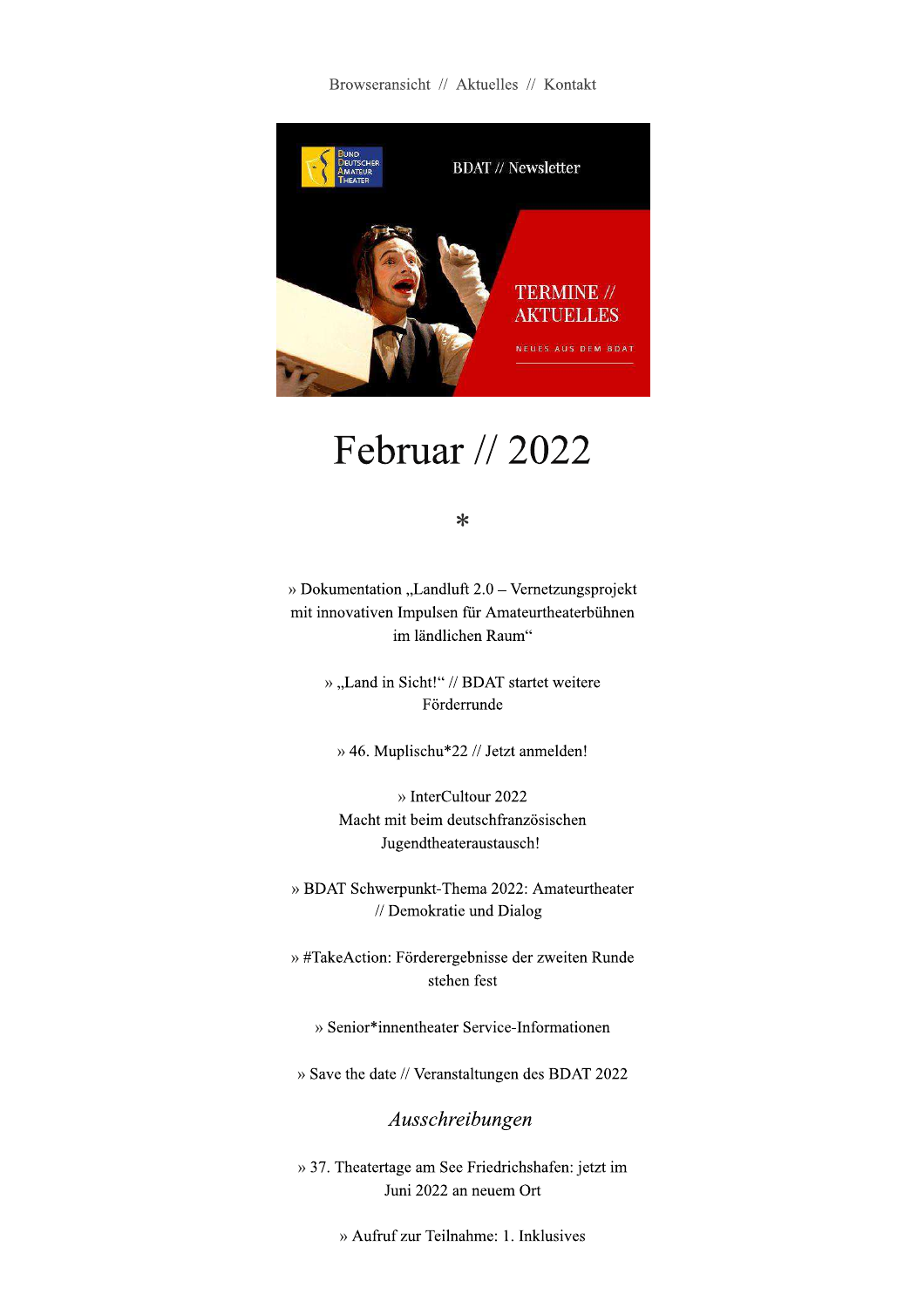#### Amateurtheatertreffen NRW

» Open Call for Spots op West

»11th International Festival "ABTENAU IS STAGE" 25th to 28th May 2022

» 11. Internationale Theaterfestival Donzdorf

#### Sonstiges

» Theater der Erfahrungen - "Cappuccino & Chatten"

» Welttag des Theaters für Kinder und Jugendliche 20. März 2022 - Ein Aktionstag der ASSITEJ global vernetzt, lokal sichtbar

> » Sommerakademie 2022 Figurentheater und Nachhaltigkeit

#### **Tipps**

» Aktualisierung der Handlungshilfe für den Probenund Vorstellungsbetrieb

» NEUE WISSENSDATENBANK zu Diversität, Inklusion, Diskriminierung und kulturelle Teilhabe.

» Neue Folge des Podcasts "spielBühne - Der Talk" erschienen!

 $\ast$ 



Dokumentation "Landluft 2.0 - Vernetzungsprojekt mit innovativen Impulsen für Amateurtheaterbühnen im ländlichen Raum"

Von September 2019 bis Dezember 2021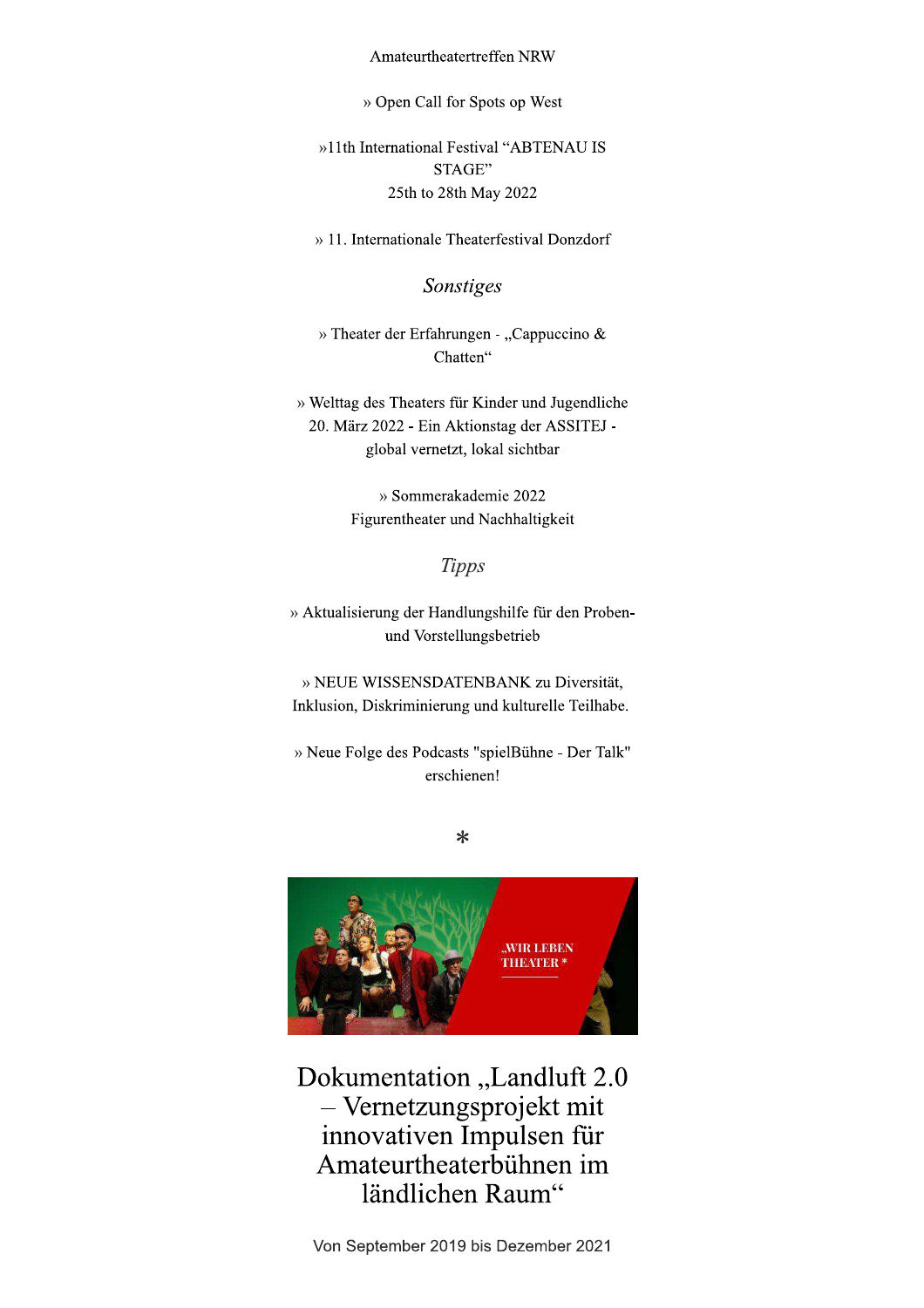förderte der Bund Deutscher Amateurtheater e. V. in Kooperation mit sechs seiner Landesverbände aus Baden-Württemberg, Bayern, Brandenburg, Mecklenburg-Vorpommern, Hessen und Rheinland-Pfalz insgesamt 17 Einzelprojekte. Ziel des Projekts war es, die kulturelle Vielfalt des Amateurtheaters auf dem Land hervorzuheben, eine Verbesserung des regionalen wie überregionalen Austausches zu erreichen und weitere Impulse für innovative Theaterformate mit allen Menschen in ländlichen Regionen Deutschlands zu geben. Wer mehr über die einzelnen Projekte und seine Mitwirkenden erfahren möchte, der wird jetzt nicht nur auf der Internetseite www.landluftzweipunktnull.de fündig, sondern auch in der abschließenden Projektdokumentation. » mehr erfahren « zurück

# "Land in Sicht!" // BDAT startet weitere Förderrunde

Rund zwei Drittel der 2.500 Bühnen im Bund Deutscher Amateurtheater (BDAT) engagieren sich in ländlichen Räumen. Mit "Land in Sicht!" startete im September 2020 ein Förder- und Netzwerkprogramm, das sich gezielt an Amateurtheater in Gemeinden bis maximal 20.000 Einwohner\*innen richtet. Bereits über 50 Bühnen konnten von dem Programm profitieren. Jetzt schreibt der BDAT eine weitere Förderrunde für "Struktur- und Handlungsräume" aus. Hierfür stehen (vorbehaltlich der tatsächlichen Bewilligung) Mittel von insgesamt 152.000 Euro zur Verfügung. Bewerbungsschluss ist der 23. Februar 2022. » mehr erfahren « zurück

### 46. Muplischu\*22 // Jetzt anmelden!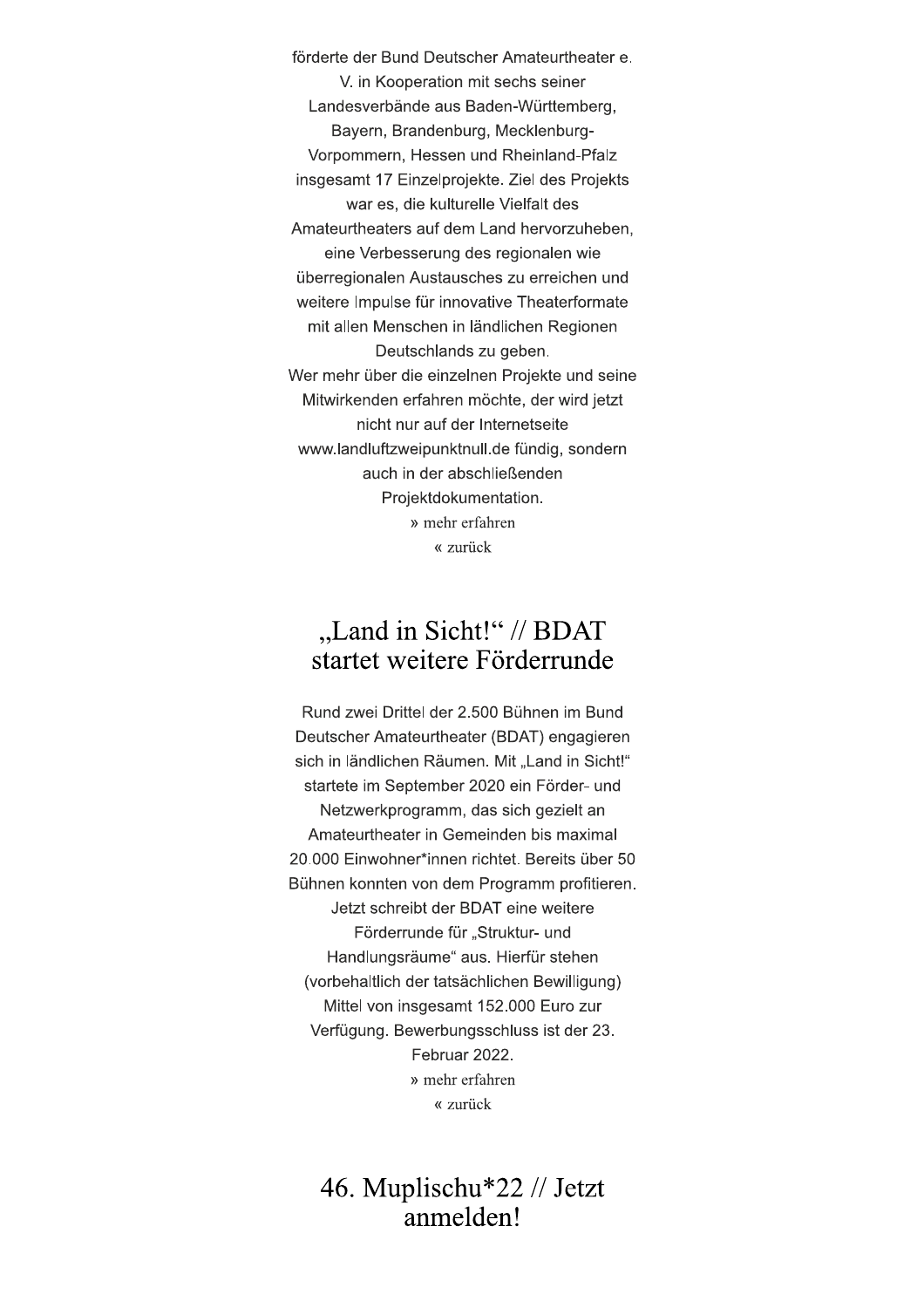Vom 26. bis 29. Mai 2022 veranstaltet der BDAT in Zusammenarbeit mit dem Bundesarbeitskreis

Kinder- und Jugendtheater die 46. Multiplikator\*innenschulung im Kinder- und Jugendtheater. Besonderer Schwerpunkt ist in diesem Jahr das "Theater mit Jugendlichen". Fünf Werkstätten laden zur Theaterfortbildung ein:

// Theaterpädagogik mit Dominik Eichhorn // Nonverbales Theater mit Christian Schröter // Inklusive Theaterprojekte mit Jan Meyer & Frangiskos Kakoulakis // Zirkus und Akrobatik mit Nicolas Reves Camacho und Matias Urroz Richards // Kabarett mit Katrin Janser Bewerbungsschluss: 20. März 2022 » mehr erfahren « zurück

#### InterCultour 2022 Macht mit beim deutschfranzösischen Jugendtheateraustausch!

Sechs französische, sechs deutsche Jugendliche, im Alter von 16 bis 21 Jahren. treffen bei InterCultour aufeinander. Gemeinsam arbeiten sie in Workshops je eine Woche in Frankreich (23.-29.07. Villers-lès-Nancy) und Deutschland (29.07.-04.08. Donauwörth. Bayern). Gefragt sind Neugierde, Offenheit und Lust an Kultur und Austausch. Die Ergebnisse werden öffentlich vorgestellt. Am Ende entsteht ein interdisziplinäres Theaterstück, in das verschiedene künstlerische Ausdrucksformen wie Musik, Video, Theater, Tanz, Performance etc. einbezogen werden sollen. Veranstalter sind der BDAT und der französische Partnerverband FNCTA, Mach mit und bewirb dich hier: » mehr erfahren « zurück

# **BDAT Schwerpunkt-Thema**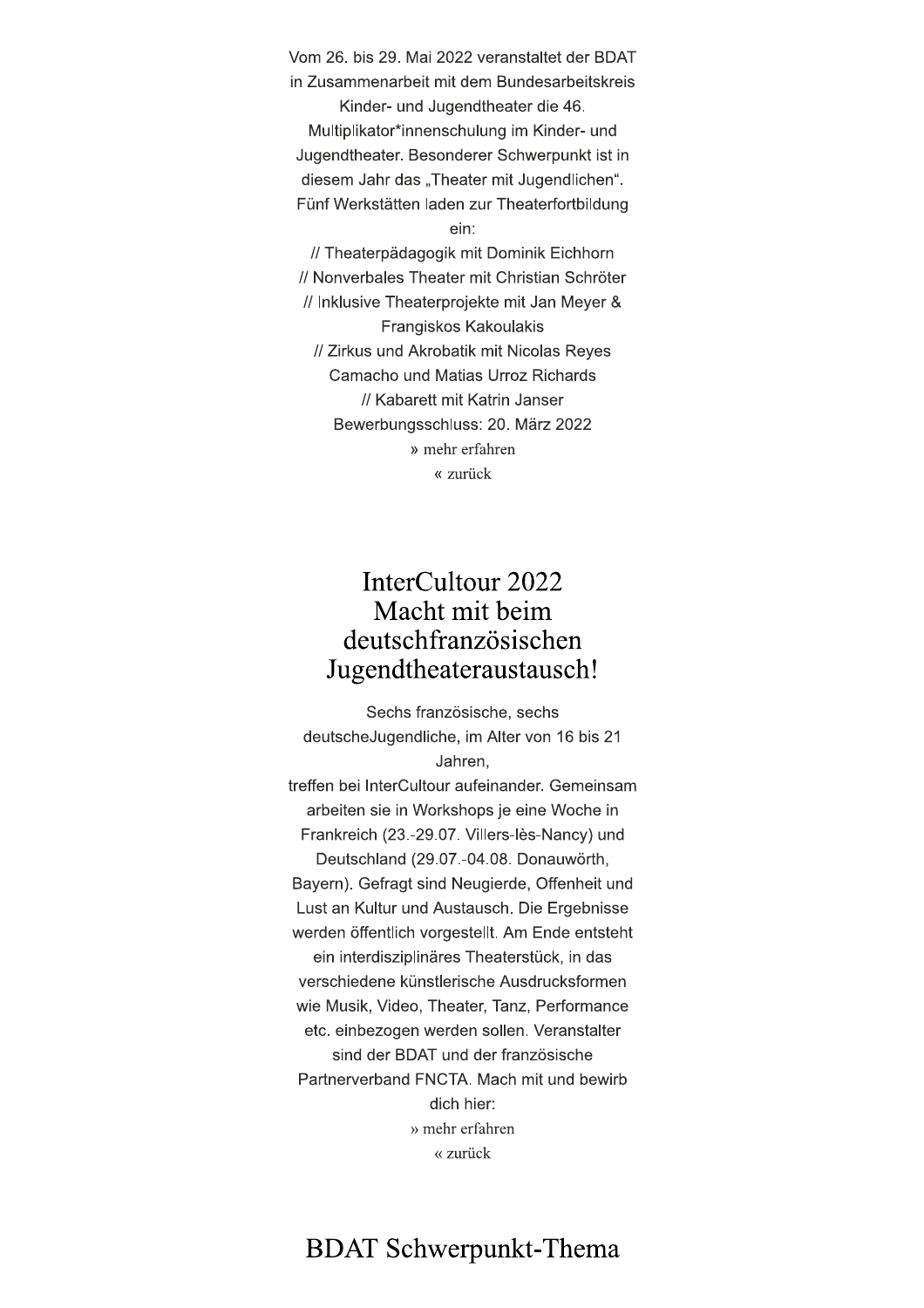#### 2022: Amateurtheater // Demokratie und Dialog

Immer neue Krisensituationen setzen die Demokratie und unsere Gesellschaft unter Druck. Ob Corona-Pandemie, Klimawandel, religiöse oder politische Radikalisierung, territoriale Auseinandersetzungen - die Herausforderungen werden größer. Gleichzeitig ist eine verstärkte Orientierungslosigkeit in einer hochkomplexen, globalisierten Welt spürbar. Tendenzen zu Egoismus und verminderter Empathiefähigkeit sind zu beobachten. Daraus ergeben sich viele mögliche Fragestellungen, auch für das Amateurtheater. Was konkret kann das Amateurtheater in diesen bewegten Zeiten zum gesellschaftlichen Zusammenhalt beitrage? Mit diesen und vielen anderen Fragestellungen möchte sich der BDAT in diesem Jahr beschäftigen. Dabei ist es dem BDAT besonders wichtig, mit Theaterschaffenden ins Gespräch zu kommen: "Amateurtheater // Demokratie und Dialog wollen wir gemeinsam mit euch/Ihnen bearbeiten, diskutieren, künstlerisch und kommunikativ sichtbar machen." Mehr Infos in Kürze auf: » mehr erfahren « zurück

# #TakeAction: Förderergebnisse der zweiten Runde stehen fest

Seit dem 27. Januar stehen die Förderergebnisse der zweiten Runde fest es wurden insgesamt 73 Projekte ausgewählt. Die Jury bestand aus: Christine Bossert, Veronika Darian, Maria Gebhardt, Julian Kamphausen, Eckhard Mittelstädt, Lisa Schneider und Raphael Wohlfahrt » mehr erfahren « zurück

#### Senior\*innentheater Service-Informationen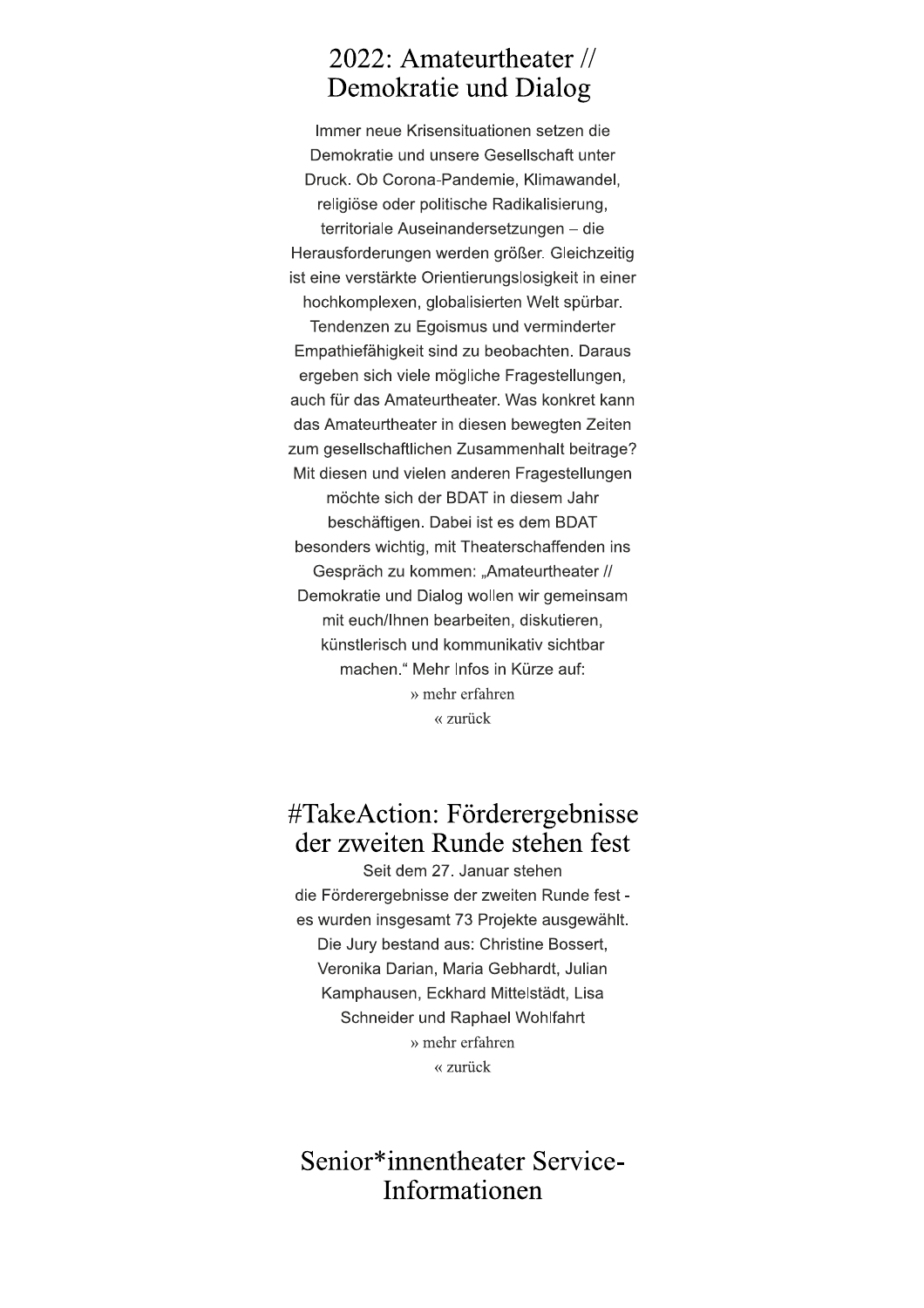Gemeinsam mit seinem Bundesarbeitskreis Senior\*innentheater hat der **BDAT** viele Informationen und weiterführende Links zum Senior\*innentheater zusammengetragen. Die Informationen richten sich an Theatergruppen, aber auch an Einzelpersonen die eine Gruppe gründen möchten.

» mehr erfahren

« zurück

### Save the date // Veranstaltungen des BDAT 2022

- $-46.$ Muplischu\*22,  $26. -$ 29. Mai, Theaterfortbildung in sechs Werkstätten in Wetzlar (Hessen)
- · InterCultour, 23. 29. Juli in Villers-les Nancy (FR), 29. Juli - 4. August in Donauwörth (DE)
- Deutscher Amateurtheaterpreis amarena, 25. 22. September, Preisträger\*innenfestival dezentral im **Bundesgebiet**
- 9. Deutsches Kinder-Theater-Fest, 6. 9. Oktober, Lübeck (Schleswig-Holstein) Festival (Veranstalter: BFTS und Theater Lübeck) und Fachtagung (Veranstalter: BDAT)
- · Spielleiter\*innenseminar,  $14.$  $\overline{a}$ 16. Oktober. Wetzlar (Hessen); Thema "Pantomime"
- · 33. Europäisches Senior\*innentheater-Forum. 23.  $\overline{\phantom{a}}$ 27.Oktober. in Vierzehnheiligen (Bayern), Qualifizierungsprogramm für Senior\*innen und Fachkräfte der Spielleitung und Theaterpädagogik
- 10 Jahre BFD im Amateurtheater // 20 Jahre Freiwilligendienste Kultur und Bildung: mit vielen Aktivitäten im Jubiläumsiahr

» mehr erfahren « zurück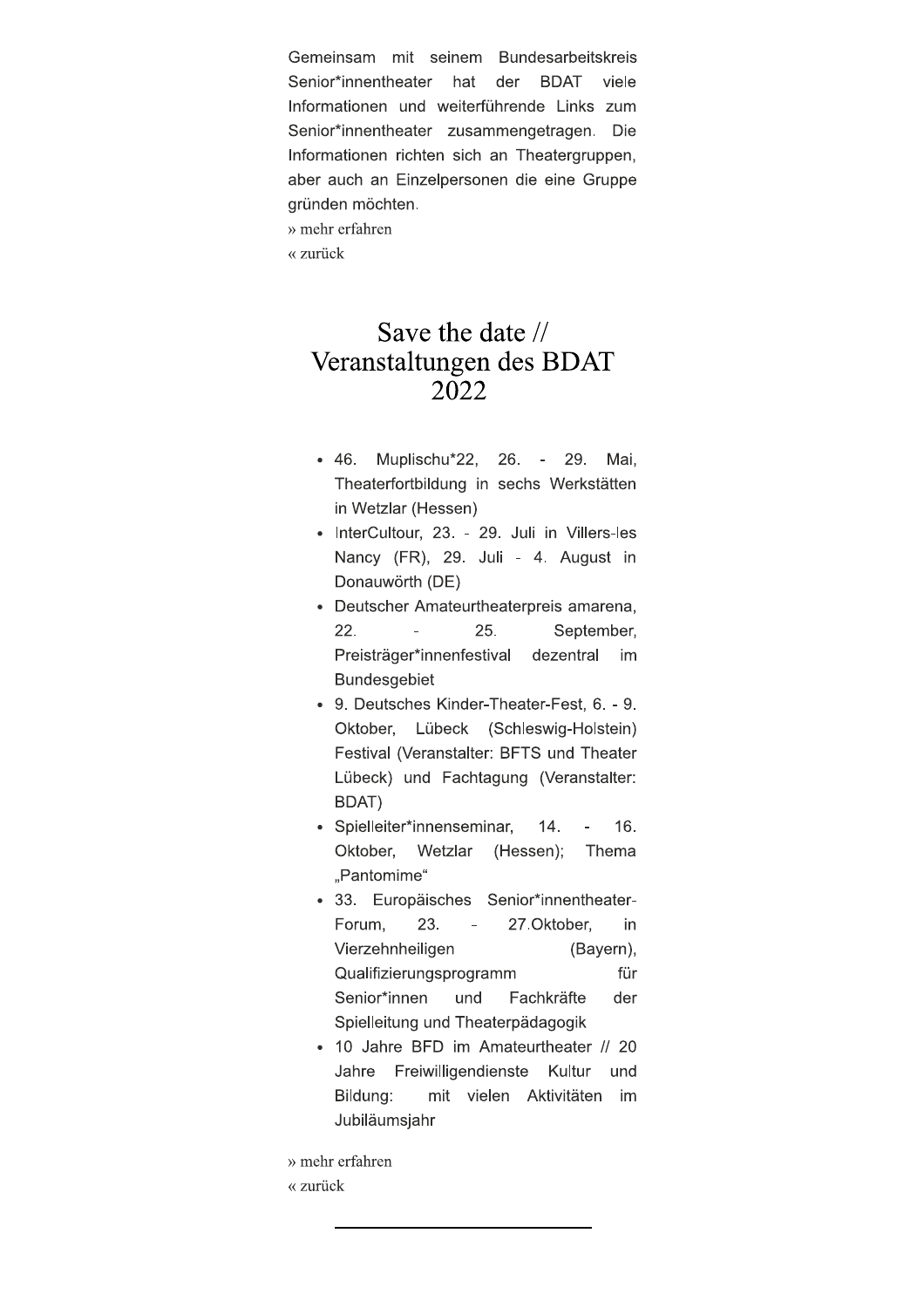#### Ausschreibungen

#### 37. Theatertage am See Friedrichshafen: jetzt im Juni 2022 an neuem Ort

Pandemiebedingt mussten die 36. Theatertage am See abgesagt werden, zum ersten Mal in der Geschichte des Festivals wurde für zwei Jahre pausiert. Um nicht ein drittes Mal das Risiko eines Scheiterns zu riskieren, werden Ort und Zeitpunkt des Festivals gewechselt.

Die 37. Theatertage am See finden vom 20. bis 26. Juni im Kulturhaus Caserne in Friedrichshafen statt. Es stehen uns dort mindestens vier Bühnen zur Verfügung, einschließlich einer Freilichtbühne. Das Motto bleibt das alte. Alle sind mehr denn je gefordert, Haltung zu zeigen. Eingereicht werden können alle Sparten der

darstellenden Künste. generationenübergreifend, transkulturell. inklusiv, international. Bewerbungsschluss ist der 15. März 2022 » mehr erfahren

« zurück

#### Aufruf zur Teilnahme: 1. **Inklusives** Amateurtheatertreffen NRW

Vom 26. bis 28. Mai 2022 findet am Theater Oberhausen das 1.Inklusive Amateurtheatertreffen in NRW statt. Inklusive Theatergruppen, die in ihrer Freizeit Theater spielen, zeigen sich ihre Theaterstücke und tauschen sich darüber aus. Das Treffen ermöglicht Begegnungen und regionale Vernetzung von inklusiven Amateurtheatergruppen. Es gibt Impulse für die inklusive Kulturarbeit und für die Kulturpolitik. Es werden Fortbildungen für Menschen mit und ohne Behinderung und Multiplikator\*innen in der inklusiven Theaterarbeit angeboten. Und eine große Party steigt natürlich auch.

Inklusive Amateurtheatergruppen, die an einer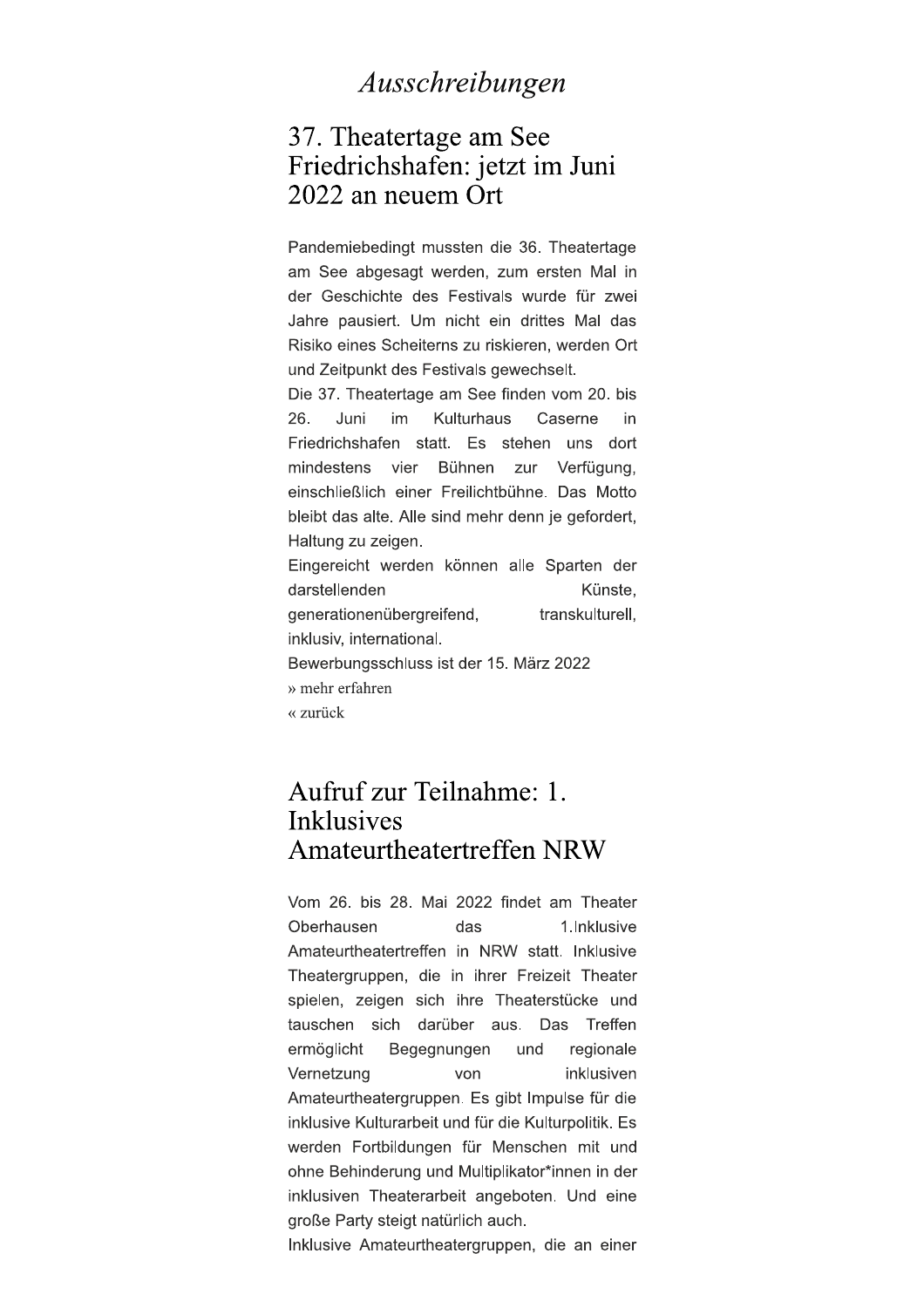Teilnahme interessiert sind, sind aufgerufen, sich bei Romi Domkowsky mit einem Stück (max. 60 min) zu melden: domkowsky@theateroberhausen.de.

Träger des 1. Inklusiven Theatertreffens NRW ist die Lebenshilfe Oberhausen. Das Festival wird gefördert von der Aktion Mensch. Kooperationspartner das Theater sind Oberhausen und kubia.

» mehr erfahren

 $\alpha$  zurück

### Open Call for Spots op West

Next summer, Heuvelland (Flanders) will be the hotspot for theatre lovers! The festival SPOTS op WEST celebrates its 20th birthday and OPENDOEK would like invite some to international groups. Your performance at Spots op West Application required before the 13th of March. Please find the open call under: » mehr erfahren « zurück

### 11th International Festival "ABTENAU IS STAGE" 25th to 28th May 2022

Zum 11. Mal findet das internationale Theaterund Kulturfestival "Abtenau ist Bühne" statt. Unter dem Motto "Brücken" soll ein buntes Programm in vielen Sprachen aus Theater, Lesung und Vortrag, **Musik** und Tanzperformance präsentiert werden. Das professionell ausgestattete Theater Abtenau dient technisch anspruchsvollen Produktionen als Aufführungsstätte, es werden aber auch andere Schauplätze in Abtenau bespielt. Ausstellungen bildender Künstler werden den Ort mit Farben und Vielfalt bereichern.

Die Festivaleröffnung am Mittwoch, 25. Mai um 20 Uhr gestalten alle teilnehmenden Gruppen als "open stage" - Veranstaltung. Die Ensembles des Festivals präsentieren sich oder ihre Nationen in ihrer speziellen Art mit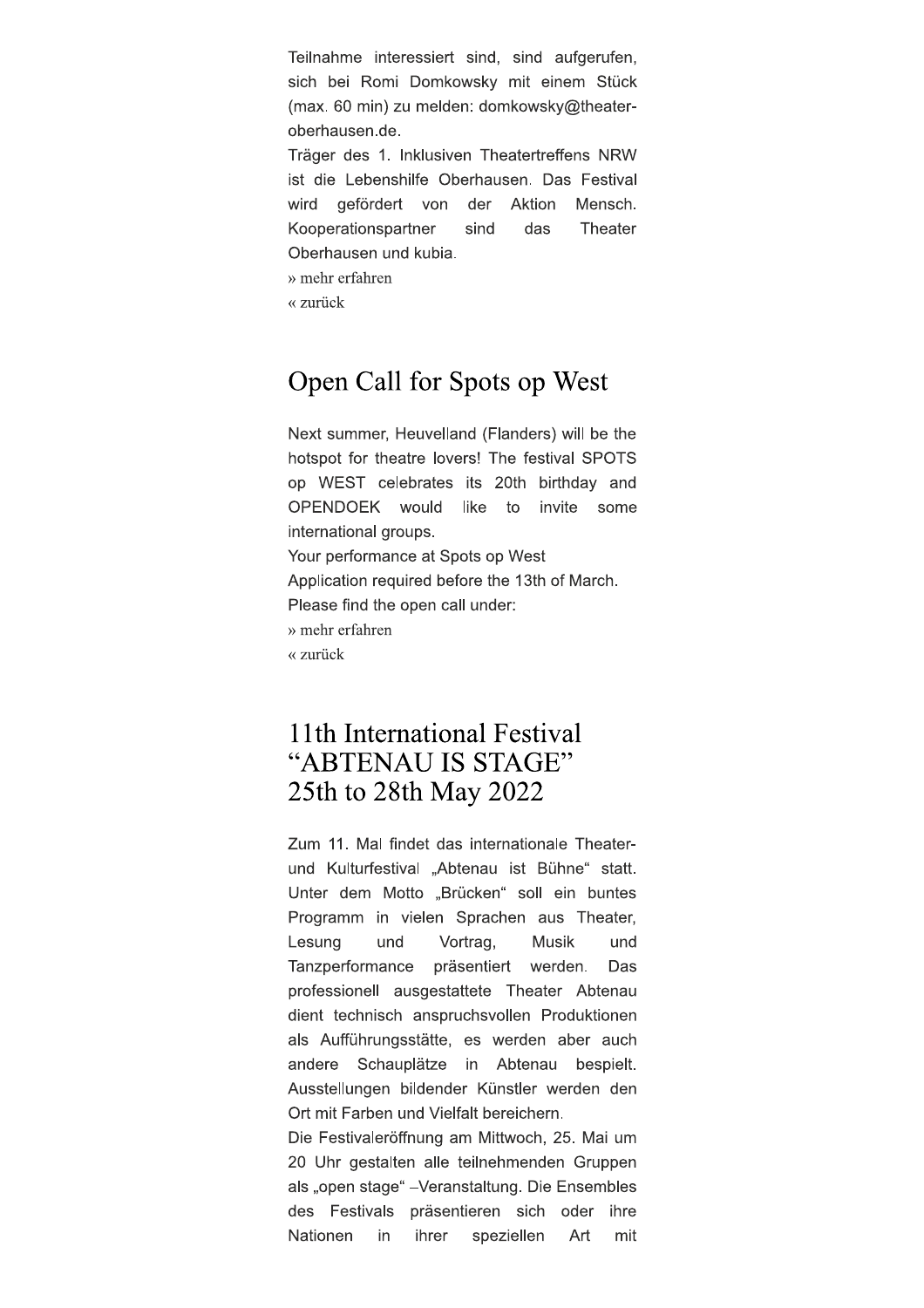Kurzauftritten, Musik, kulinarischen Kostproben u.a.

Die mitwirkenden Gruppen erhalten Vollpension in Abtenau für max. 10 Personen für die Dauer des Festivals. Aufführende Mitgliedsgruppen **SAV** erhalten finanzielle des Aufwandsentschädigung. Bewerbungen bis 5. März 2022 » mehr erfahren « zurück

#### 11. Internationale **Theaterfestival Donzdorf**

Das 11. Internationale Theaterfestival Donzdorf ist bis auf Weiteres abgesagt Eine Veranstaltung in der Tradition des bisherigen Festivals ist unter den derzeitigen Umständen nicht durchführbar. » mehr erfahren « zurück

#### Sonstiges

#### Theater der Erfahrungen -"Cappuccino & Chatten"

Von Januar bis April können jeden zweiten Dienstag im Monat über Zoom Einblicke in das digitale Projekt-Repertoire des Theaters der Erfahrungen gemacht werden. Mit "Cappuccino & Chatten" wurde ein buntes Programm mit diversen Formaten von unterschiedlichen Gruppen zusammengestellt Weitere Infos sowie das komplette Programm der Veranstaltungsreihe hier: » mehr erfahren

« zurück

Welttag des Theaters für Kinder und Jugendliche 20. März 2022 - Ein Aktionstag der ASSITEJ -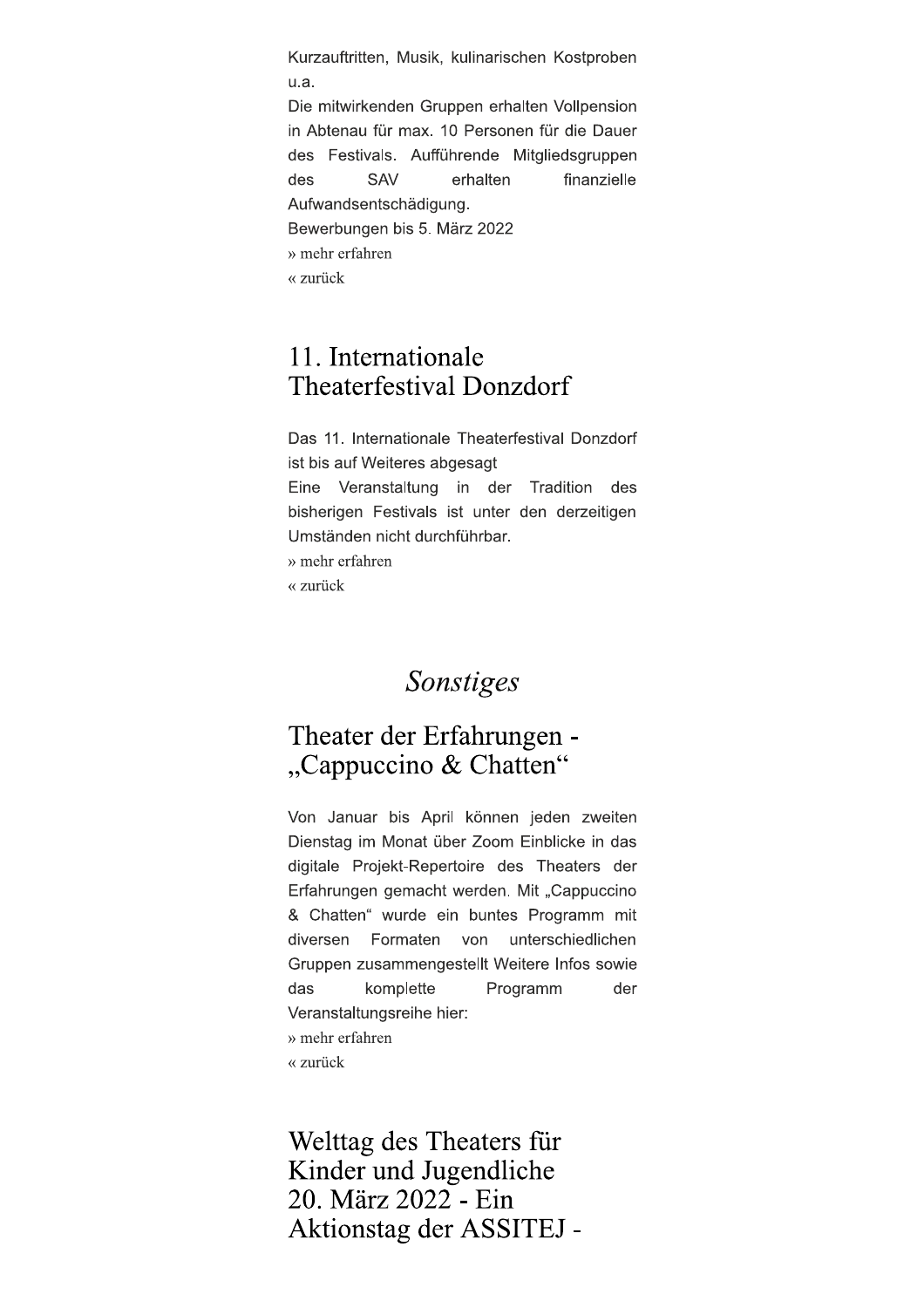#### global vernetzt, lokal sichtbar

Die ASSITEJ - die Internationale Vereinigung des Theaters für Kinder und Jugendliche - feiert weltweit am 20. März eines jeden Jahres den Welttag des Theaters für junges Publikum. Der 20. März soll also der Tag sein, an dem die Theater für Kinder und Jugendliche der Öffentlichkeit zeigen, dass es sie gibt und an dem sie für diese Öffentlichkeit ihre Häuser öffnen. Jedes Kind und jede\*r Jugendliche hat ein Recht auf die Teilhabe an Kunst und Kultur! » mehr erfahren « zurück

#### Sommerakademie 2022 Figurentheater und Nachhaltigkeit

Das neue Format der "Sommerakademie" bietet den Einstieg in die Weiterbildung Figurentheater. Im Fokus steht die Vermittlung von künstlerischen Prozessen in den Bereichen Kostümbild, Bühnen- und Figurenbau sowie Inszenierung. Die "Sommerakademie" in diesem Jahr beleuchtet unter dem thematischen Schwerpunkt "Nachhaltigkeit" die unterschiedlichen Facetten des Figurentheaters. Im Mittelpunkt stehen die Handfigur sowie abstrakte Figurentheaterformen. » mehr erfahren

« zurück

### **Tipps**

### Aktualisierung der Handlungshilfe für den Proben- und Vorstellungsbetrieb

Es ist eine aktualisierte Fassung der Handlungshilfe für den Proben- und Vorstellungsbetrieb erschienen. Die Handlungshilfe ist auf online zu finden: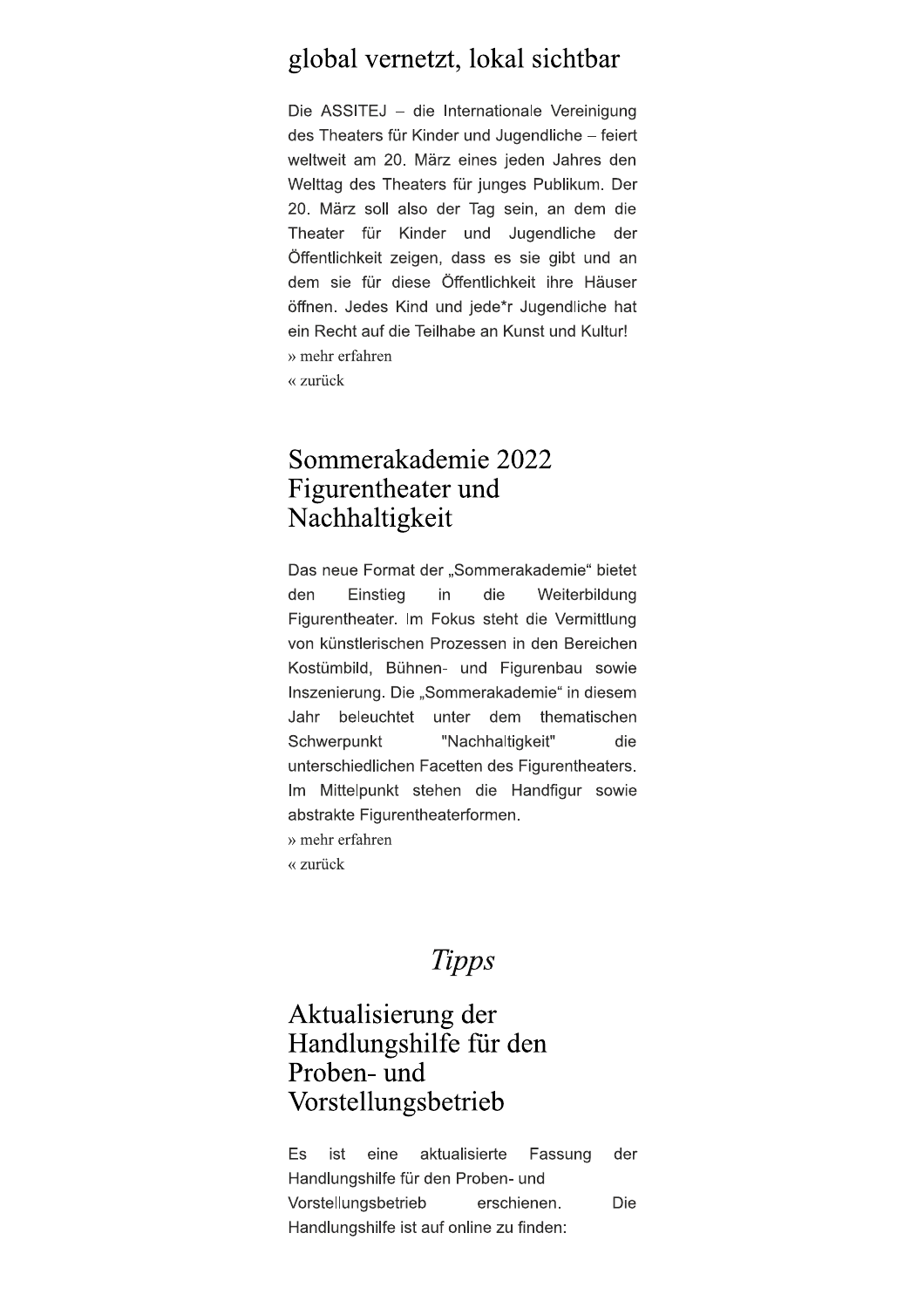» mehr erfahren « zurück

### **NEUE** WISSENSDATENBANK zu Diversität, Inklusion, Diskriminierung und kulturelle Teilhabe.

Das Projekt Jugend.Sprungbrett.Kultur der LKJ Berlin hat eine Wissensdatenbank zu oben genannten Themen entwickelt.  $\ln$ der wird Datenbank eine Auswahl an Beratungsstellen, Reflexionen in Textform, Handlungsempfehlungen, Audiound Videoformaten sowie Glossaren vorgestellt. » mehr erfahren « zurück

### Neue Folge des Podcasts "spielBühne - Der Talk" erschienen!

#09 | Improvisieren macht Spaß - mit dem Improvisationstheater "Die 5te Dimension" aus Hannover

» mehr erfahren

« zurück

#### Hinweis

Der nächste Newsletter erscheint am 10. März. Redaktionsschluss ist der 07. März. Bitte schicken Sie Ihre Informationen an presse@bdat.info

Der Bund Deutscher Amateurtheater e.V. wird gefördert von



Die Beauftragte der Bundesregierung für Kultur und Medien

Verantwortlich: